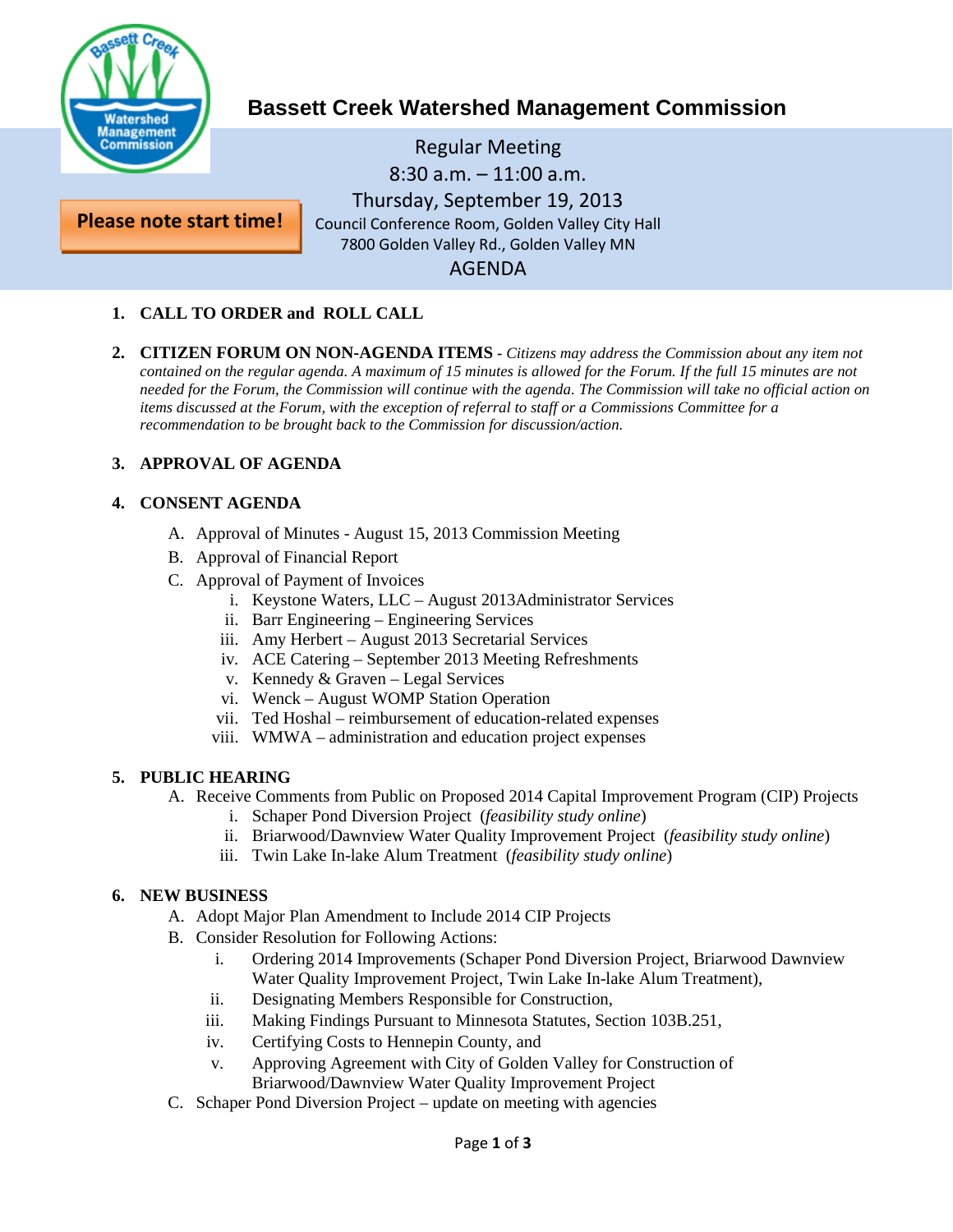- D. Twin Lake In-lake Alum Treatment Project
	- i. Update on Fish Surveys
	- ii. Discuss Development of Project Plan and Specifications
- E. Review of Main Stem Restoration Project; Golden Valley Rd. to Irving Ave. N. 50% Development Plans (CIP 2012 CR) (*Plans online only*)
- F. Set TAC Meeting Date and Agenda

## **7. OLD BUSINESS**

- A. Four Seasons Mall Area Water Quality Project (CIP NL-2)
	- i. Lancaster Lane Diversion Project Update
	- ii. Approval of 90% Plan Set (*Plans online only*)
- B. Receive Update on Next Generation Plan Development
	- i. Review of Plan Budget and Discussion of Scope
	- ii. Draft Next Generation Plan Steering Committee Meeting Notes (8/19/13)
	- iii. Preliminary Approval of Final Goals
- C. Budget Committee Recommendations
- D. Decide on BCWMC Meeting Time
- E. Review of Clean Water Fund Grant Draft Applications Briarwood/Dawnview Water Quality Improvement Project
- F. Consider Grant Payment to Meadowbrook School for 2010 Water Quality Education Project
	- i. Memo Describing Current Project Status
	- ii. Original Final Report from Meadowbrook– January 2010

## **8. COMMUNICATIONS**

- A. Administrator's Report
- B. Chair
- C. Commissioners
- D. Committees
	- i. Administrative Services Committee
	- ii. Education Committee
- E. Legal Counsel
- F. Engineer

## **9. INFORMATION ONLY (Information online only)**

- A. Grant Tracking Summary and Spreadsheet
- B. Freshwater Society Report: MN's Groundwater: Is Our Use Sustainable?
- C. October 8<sup>th</sup> Speaker on Asian Carp Sponsored by Freshwater Society<http://freshwater.org/>
- D. Notice of WCA Applications for Berg Site and 11 Saratoga Lane in Plymouth
- E. Construction Dewatering DNR Water Appropriation Permit for Hampton Inn, Minnetonka
- F. West Metro Water Alliance June Meeting Minutes

## **10. ADJOURNMENT**

## **Upcoming Meetings**

- **Next Gen Plan Steering Committee**: 9/16/13 and 9/23/13, 4:30 p.m., Golden Valley City Hall Council Conference Room
- **TAC Meeting (if ordered):** 10/7/13, 1:30 p.m., location TBD
- **Commission Meeting:** 10/17/13, Time TBD, Golden Valley City Hall Council Conference Room